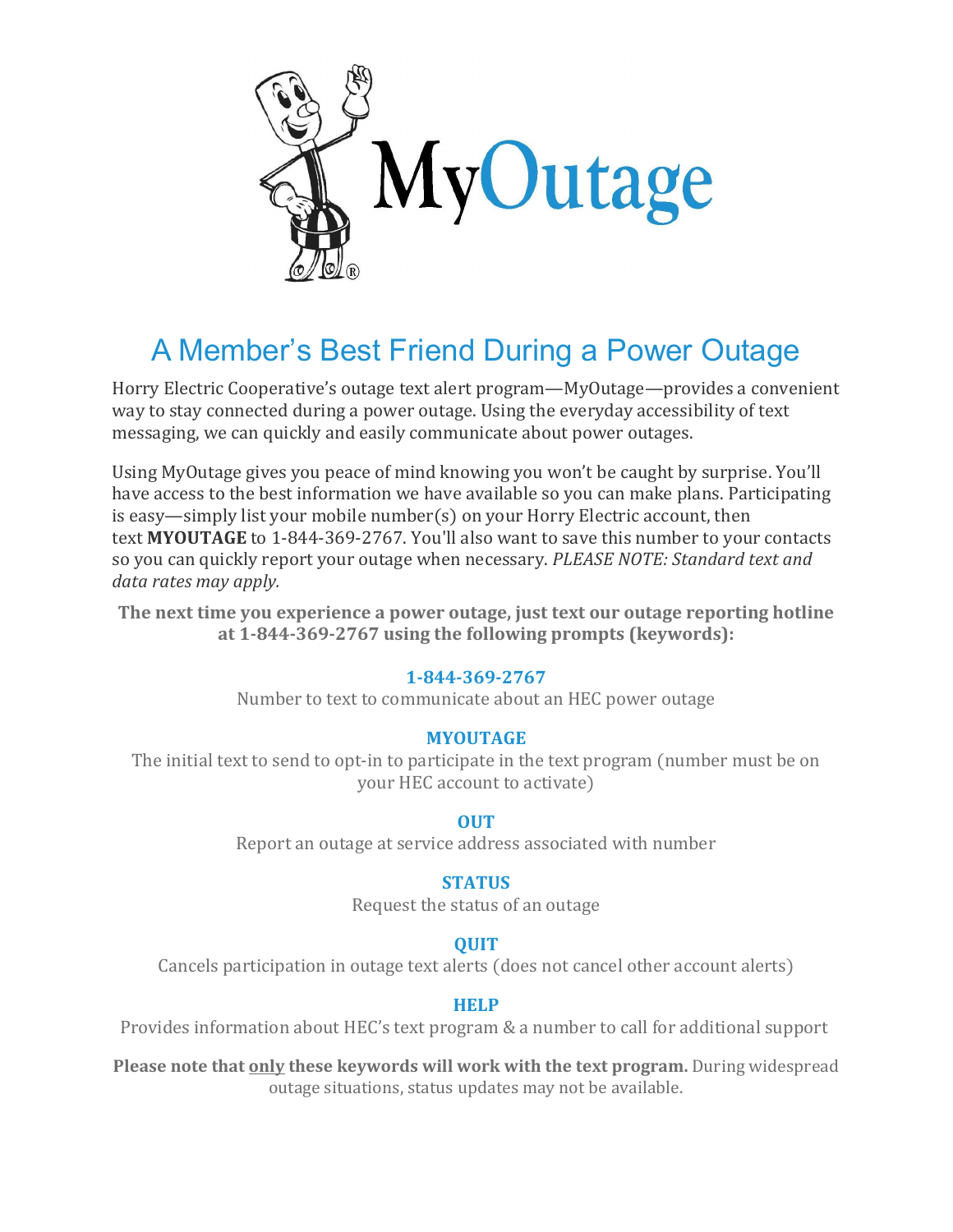

## Please see our Frequently Asked Questions section for more detailed information about how MyOutage works.

When the lights go out, turn to MyOutage. Willie Wiredhand will update you on the status of power outages through text notifications.

Make sure your mobile number(s) are listed on your HEC account to enroll in MyOutage today!

## Update your contact information now to have access to this convenient service!

## **ONLINE**

Update your account information easily and at any time by logging in to your [account](https://myenergy.horryelectric.com/oscp/OnlineServices/FeaturesLogin/tabid/134/Default.aspx) on the MyEnergy Online Portal at [horryelectric.com.](https://myenergy.horryelectric.com/oscp/OnlineServices/FeaturesLogin/tabid/134/Default.aspx) Phone numbers and email are listed in the "Account Profile" section. Please note that mobile numbers may be listed in any phone number field, regardless of how that field is labeled. The text alert system will recognize a mobile number in any field formatted for a phone number.

### EMAIL

Email [Service@horryelectric.com\(link](mailto:Service@horryelectric.com?subject=Please%20Update%20My%20Contact%20Information&body=Please%20update%20my%20contact%20information%20with%20the%20following%20mobile%20numbers%20and%20email%20to%20participate%20in%20the%20SPOTT%20Alerts%20Outage%20Texting%20Program.%0A%0AAccount%20Holder%27s%20Name%3A%0AAccount%20Number%3A%0ACell%20numbers%20to%20add%3A%0A) sends e-mail) with up to SIX mobile numbers you'd like listed on your account. Be sure to provide the account-holder's name and account number!

## PHONE

Connect with a Member Service Representative for assistance by calling 843-369-2211.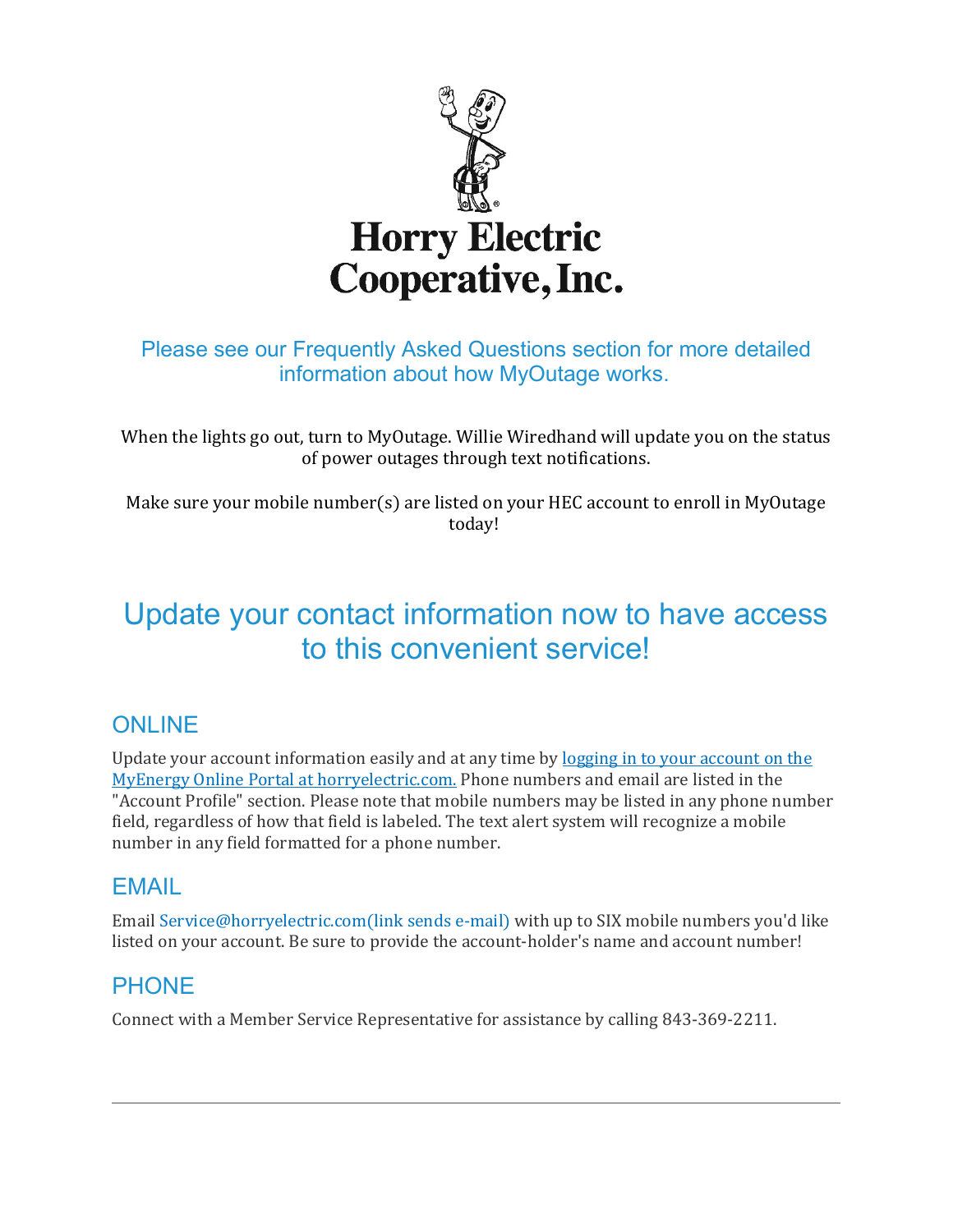# MyOutage Frequently Asked Questions

#### **What is MyOutage?**

• MyOutage is a notification service that enables members to report outages and receive outage restoration updates. The free program is available all HEC members. Please note that standard message and data rates may apply through your carrier.

#### **How do I participate in MyOutage?**

• First, list your mobile number(s) on your Horry Electric account, then text **MYOUTAGE** to 1-844-369-2767. You'll also want to save this number to your contacts so you can quickly report your outage when necessary. Please note that standard text and data rates may apply and it may take up to one day for changes to your account to take effect.

#### **Can my spouse and I both get alerts about our account on each of our phones?**

• Yes, you may register up to six phone numbers to receive alerts from the same account.

#### **I have accounts at multiple locations. Can I get alerts about each one at my mobile number?**

- You can receive outage notifications on any number of locations.
- If you have six or more locations, you'll be asked to call to report your outage.

#### **I reported an outage and then texted STATUS, but the message said there was no outage for my account. Why is this happening?**

• It can take a few minutes before your outage is entered into our system. Please wait a few minutes and then text STATUS again. If you get another message that says there is no outage, please text OUT again to ensure your outage is logged.

#### **I texted my outage hours ago but haven't gotten a STATUS update. What's going on?**

- In most cases, to receive a STATUS update, you must text STATUS to 1-844-369-2767. HEC will only send a STATUS notification to members if a significant event occurs that will impact restoration efforts. You will receive a text notification from HEC when power has been restored.
- During major storm events, or other times when there is a high volume of outages, STATUS updates may not be available. We will communicate outages and restoration progress on our Horry Electric Facebook page. In the case of a hurricane, ice storm, etc., we will also post updates on our Instagram and Twitter pages. Members can [view the outage map](http://outages.horryelectric.com:8080/) any time at horryelectric.com. It is also important to remember that an Estimated Time of Restoration (ETR) will not always be available. We attempt to estimate the time of restoration to allow you to plan and safely await restoration, but ETR is only an estimate. We may have to update the estimate based on a number of factors, such as evaluation of damage from an onsite crew, changing weather conditions, additional problems that occur or any specialty crews or equipment needed for repairs once the damage is assessed. We will do our best to keep you aware with updated information.
- If the system is down, STATUS updates will not be available. We will work to communicate this across our social media platforms.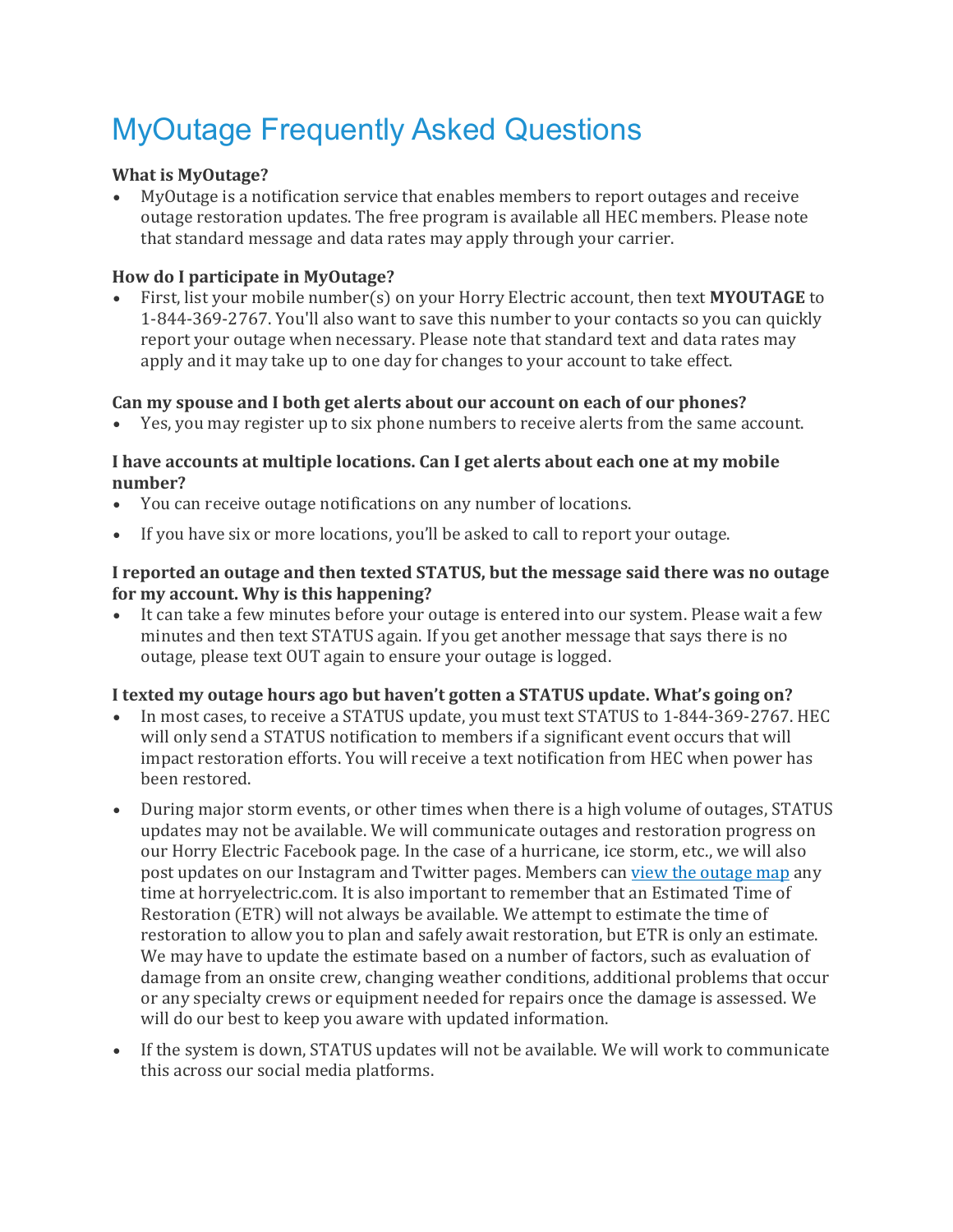#### **I texted a question to HEC about my outage. Why haven't I received a response?**

• Outage texting is an automated process through our outage management system and relies on keywords to communicate. Following are the only keywords allowed to communicate about an outage via text:

| MYOUTAGE      | Opts member into the outage text alerts                                      |
|---------------|------------------------------------------------------------------------------|
| <b>OUT</b>    | Reports an outage at service address associated with number                  |
| <b>STATUS</b> | Requests the STATUS of an outage                                             |
| QUIT          | Cancels member's participation in outage text alerts                         |
| <b>HELP</b>   | Provides information about HEC's text program & a number to call for support |

#### **My neighbor watches my house when I travel. Can I have alerts sent to her phone?**

• Yes, you may register up to six phone numbers to receive alerts from the same account. Please don't sign up someone to receive alerts from your address without their permission.

#### **My mother is elderly and lives alone. Can I get text notifications from her account?**

• Yes, with the account holder's authorization, you can register your number to receive alerts for their account.

#### **My neighbor's power is out, but they are not registered for MyOutage. Can I report the outage for them via text?**

• No. You or your neighbor should call HEC at 843-369-2212 to report the outage. You may only report an outage via text message for the accounts associated with your mobile phone. Your neighbor may register for the program by texting MYOUTAGE to 1-844-369-2767. Standard message and data rates may apply.

#### **Why did the text message come out-of-order?**

• We send messages to you in order, but your cell phone carrier does not guarantee that messages will be delivered in order. If you get two messages in a row, you may have to scroll to see both messages.

#### **Why does the system say, "There was a problem with your message?"**

- If you have a signature line automatically set up for your outgoing messages, this could prevent the system from understanding your message. Please wait a few minutes and try again.
- You may have misspelled a word.
- There could be a temporary service interruption.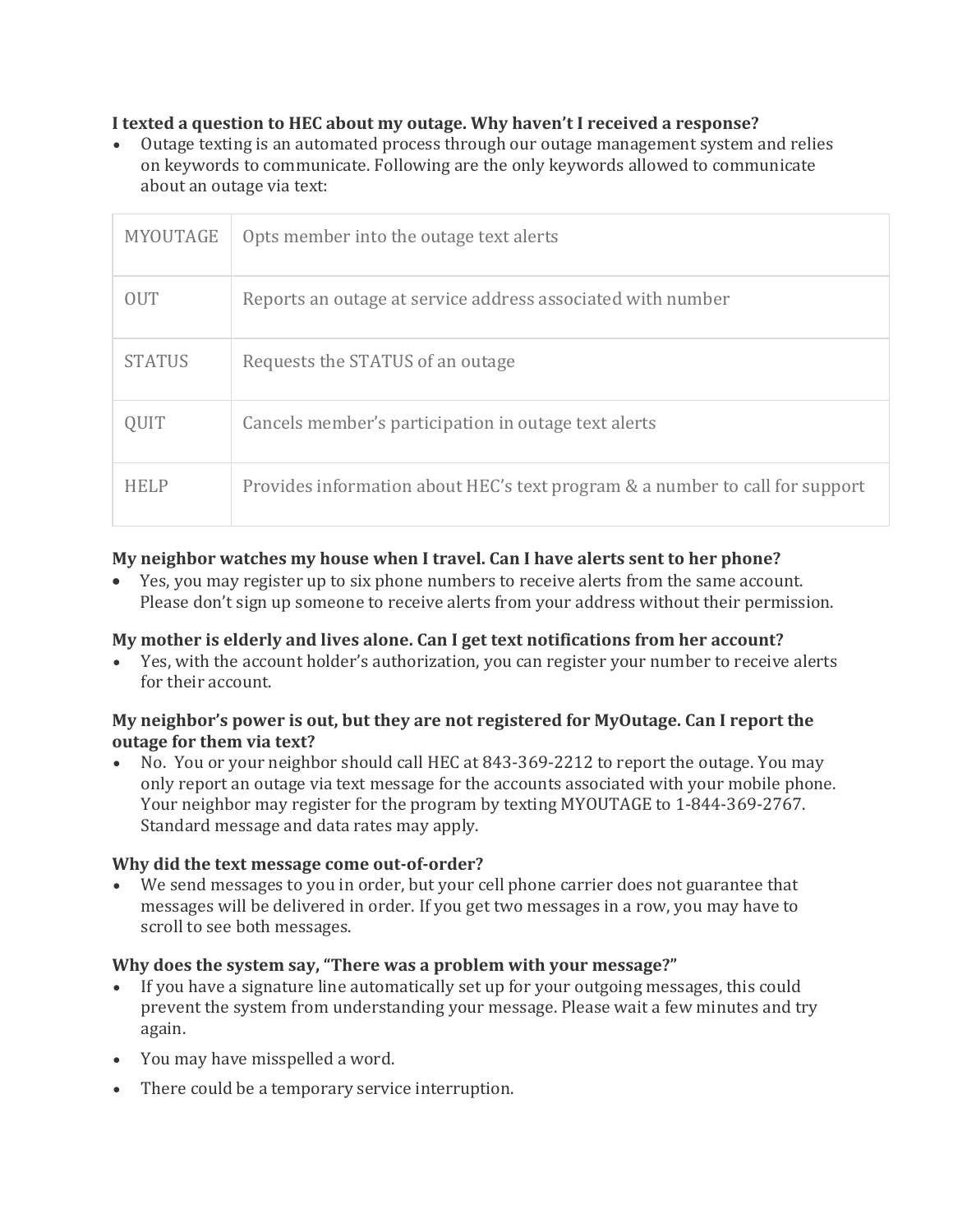#### **Why are some of the numbers/words in the message highlighted or underlined?**

• In text messages, highlighted or underlined text is a hyperlink that you can touch, such as a website or phone number that can automatically be dialed.

#### **Why am I getting multiple alerts on my cell phone?**

- Your cell phone may be registered to receive messages from more than one account.
- You will get additional alerts if HEC sends a significant STATUS alert or if power has been restored.

#### **If my estimated restoration time has passed and I am still without power, do I need to text OUT again?**

- No. While the estimated time of restoration (ETR) may have passed, our crews are still working hard to restore your power. We will update the estimate based on a number of factors, such as evaluation of damage from an onsite crew, changing weather conditions, additional problems that occur or any specialty crews or equipment needed for repairs once the damage is assessed.
- While we do our best to keep the ETR up-to-date and to keep you aware of updated information, our first priority is safely getting your power back on. You can text STATUS to 1-844-369-2767 at any time to see your latest ETR and update. You will receive a text when your power is restored. If you receive a message indicating that your power has been restored but you are still without power, please check your property's breakers and rereport if necessary, by texting OUT to 1-844-369-2767.

#### **What if I received a text message stating my power has been restored, but my lights are still not coming on?**

• Please first check the circuit breaker at the property. If power is still not restored after checking the breaker, either text OUT to 1-844-369-2767 or call 843-369-2212 to re-report the outage. There may be additional damage at your location that HEC was not previously aware of when making the original repairs.

#### **How much does texting cost?**

• Text alerts are offered at no charge by Horry Electric. However, your cell phone provider may charge you for text messages received and sent with this service. HEC is not responsible for these charges. Before using, check with your cell phone service provider for text message costs.

#### **Can Horry Electric guarantee delivery of text messages?**

• HEC cannot guarantee delivery of text messages. Your wireless carrier is responsible for transmitting text messages. Text message delivery may be limited by your cell phone plan or your provider's wireless coverage area. From time to time, the texting system may be unavailable and text messages cannot be sent. This could result in undelivered or untimely text messages.

#### **What if I change my mobile phone number?**

• Prior to changing your phone number, text QUIT to unregister your account. When you receive your new phone number, be sure your account has been updated with the new number, then text MYOUTAGE to 1-844-369-2767 to re-register your account.